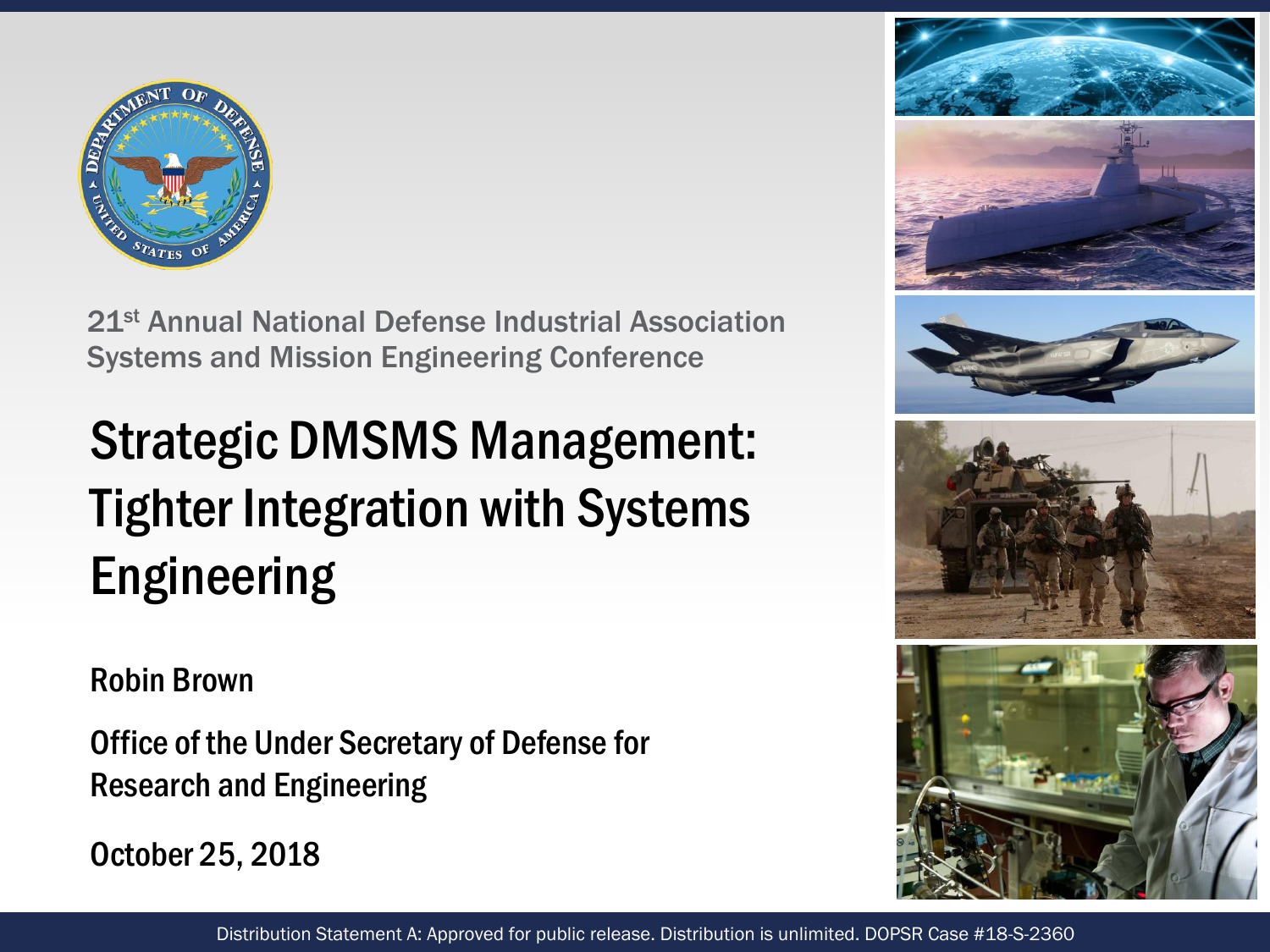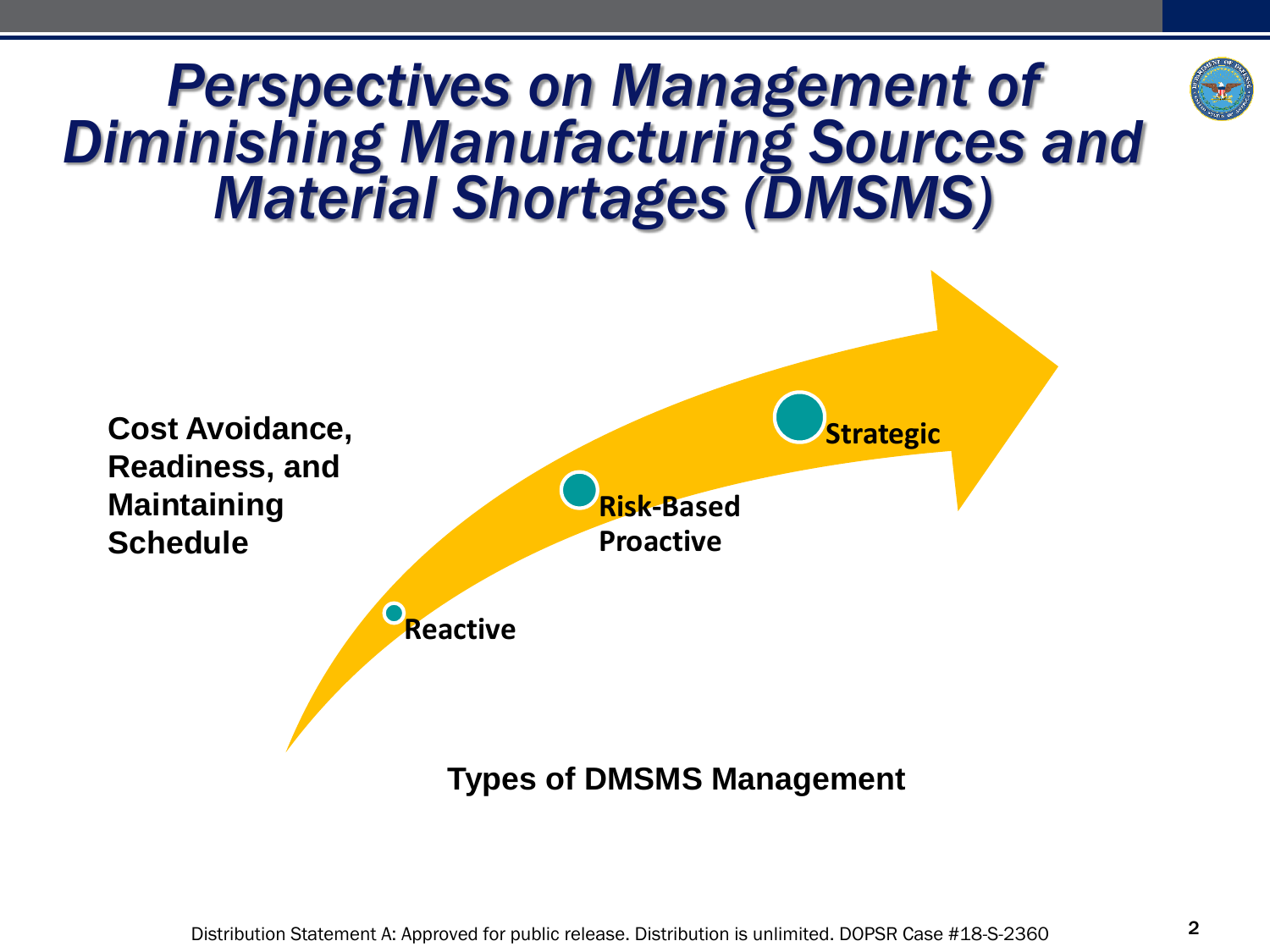#### *Reactive DMSMS Mitigation vs Proactive DMSMS Management*

- Reactive
	- Wait until you can't buy it and then deal with the problem
	- There is a higher potential impact on Operational Availability
	- You have a brief window of opportunity to address DMSMS issues
	- Typical solution costs higher and options more limited



- Monitor parts in order to determine DMSMS early to influence tech refreshes or minimize impacts
- Apply risk based approach
- You potentially reduce impacts on Operational Availability
- There is a longer window of opportunity to address DMSMS issues
- Typical solution costs are lower and more options are available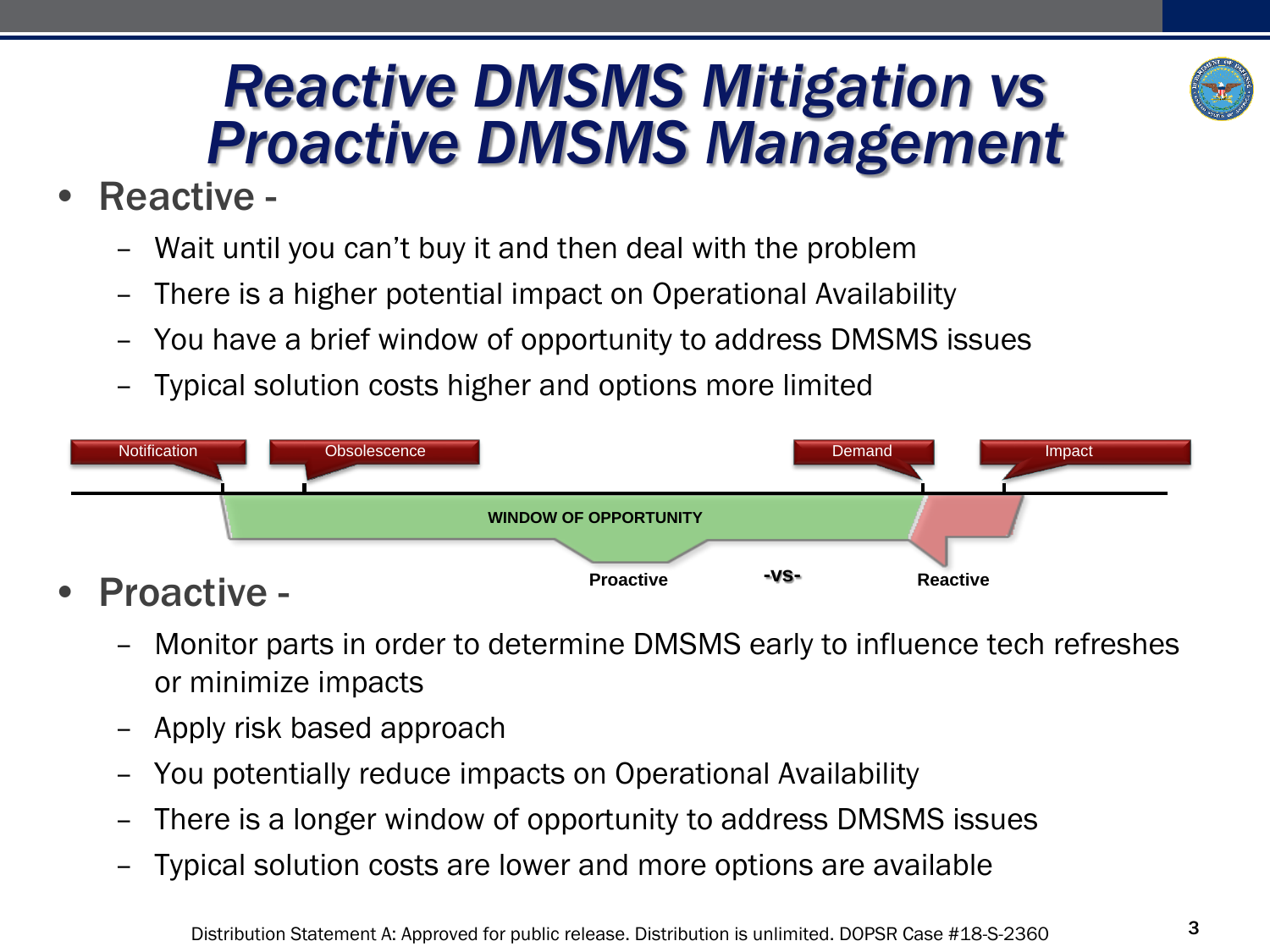### *Elements of Strategic DMSMS Management*



#### ■ Augments proactive DMSMS management by:

- Designing for DMSMS
	- Avoid designing in obsolescence altogether
	- •Delay the occurrence of DMSMS issues if they cannot be prevented
	- Further increase the likelihood of identifying low-cost options to resolve DMSMS issues that do occur
- Applying an integrated approach to future system modification planning that prevents DMSMS issues from occurring where possible
- Pursuing resolutions to cross-cutting DMSMS issues with potentially high impact on readiness or cost

#### *The future BEST PRACTICE for DMSMS Management*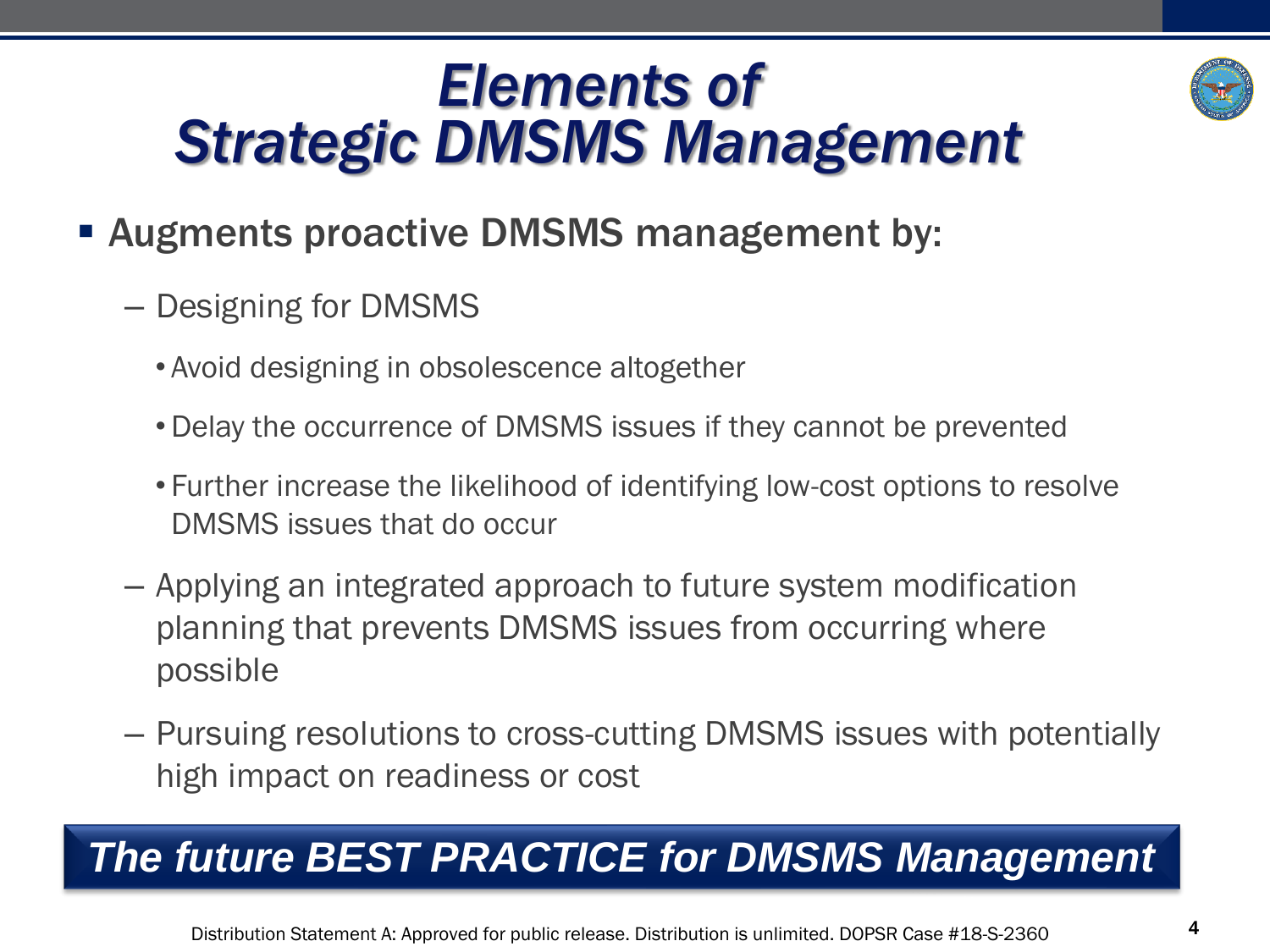## *Design for DMSMS*



- **EXECT:** Avoid designing in obsolescence altogether or
- **DMSMS issues can be delayed by applying robust parts** selection criteria, such as:
	- •Standardized parts
	- •High reliability with multiple (and preferably domestic) sources
	- •Parts are early in the life cycle of the underlying technology
	- •Of course, not already obsolete or counterfeit
	- Application
	- •Cost-benefit analysis
	- •Qualification test data or past performance data
	- •Compliance with contract performance requirements
	- Technical suitability
	- •Government life-cycle cost optimization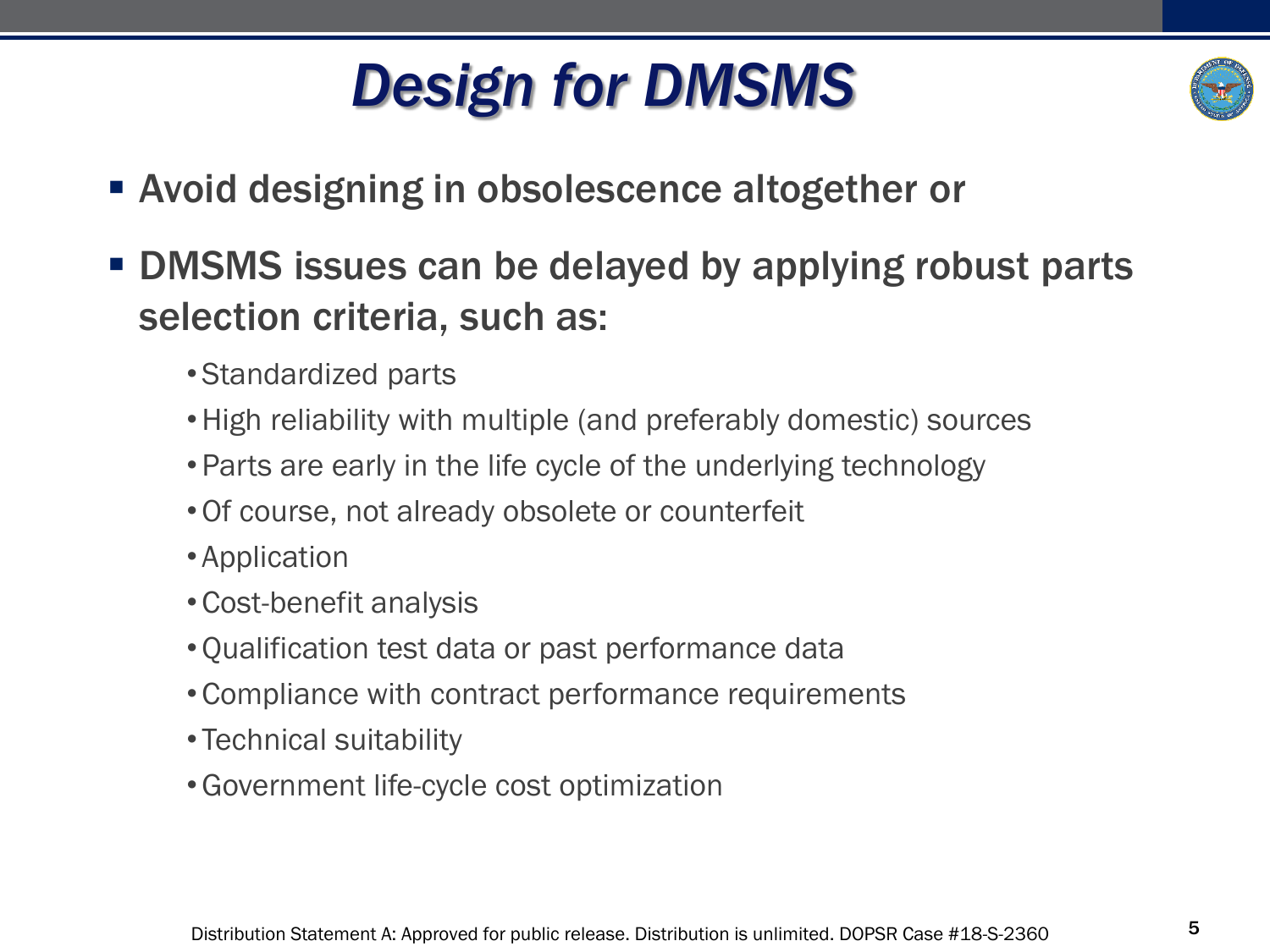#### *Increase the Likelihood of Identifying Low-Cost Options for Solutions*



- **Design to enable substitution of readily available** alternatives or upgrades
	- Use a Modular Open System Approach to design for software and hardware
	- Judiciously use commercial off-the-shelf (COTS) assemblies or COTS software in design
		- Assess the risk and suitability of using COTS assemblies or software in design
		- Avoid modification of COTS assemblies or software without careful consideration of implications and alternatives
	- Obtain the technical data necessary to verify and validate the resolutions
	- Avoid the use of hazardous or exotic materials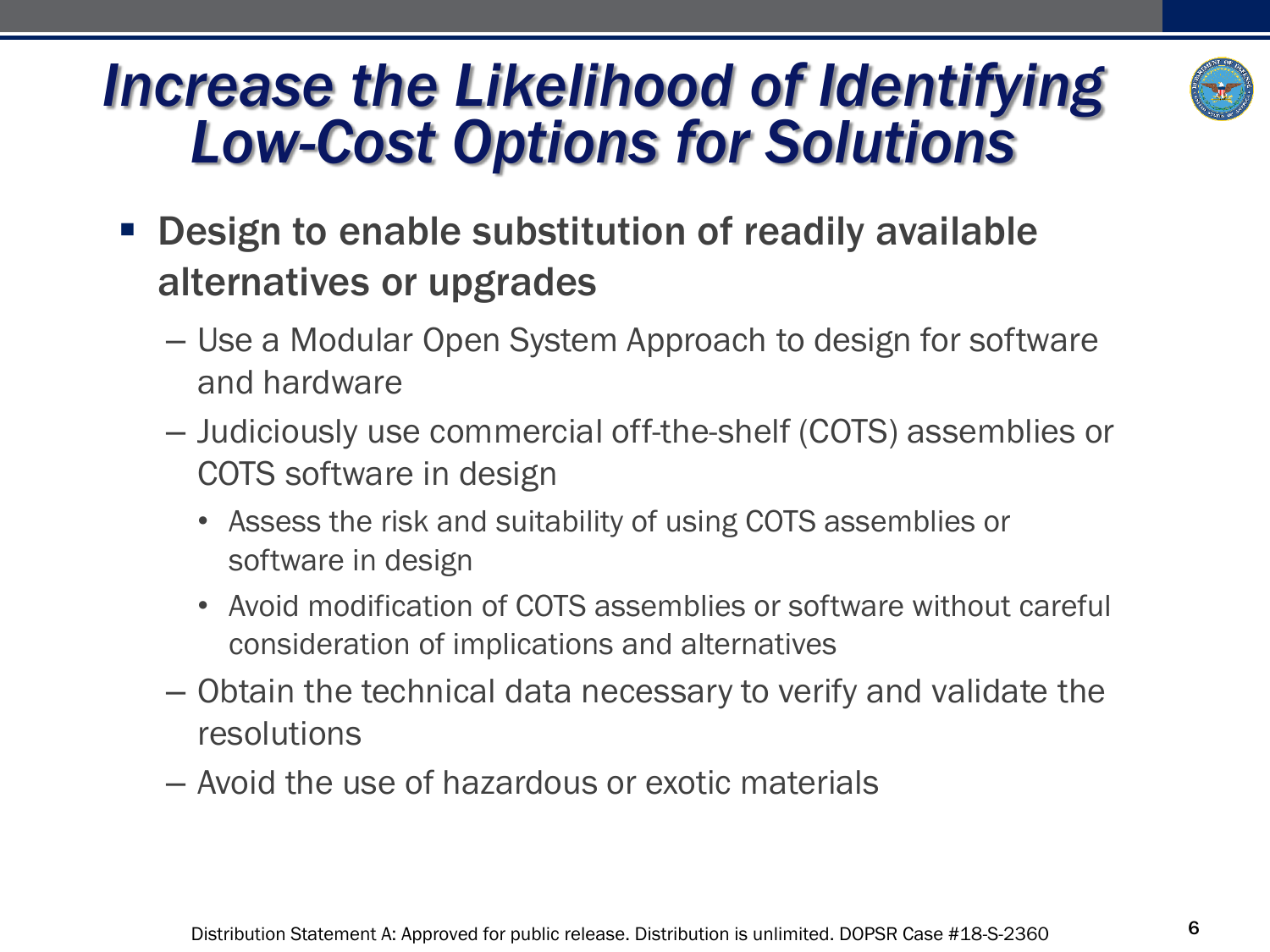#### *Integrated Approach to Modification Planning*



- Replace obsolete items before they can no longer be purchased
- Develop and execute a modification plan that encompasses:
	- Capability enhancement based on pre-planned improvements or new operational requirements
	- Supportability improvement based on affordability -- The need to identify and reduce the highest Operations and Support cost drivers
	- Safety enhancement based on deficiencies discovered in operational use
	- Service life extension efforts based on the need to maintain a capability for a longer period of time
	- Statutory and regulatory change based on new requirements to address, for example, environmental or security concerns
	- Technology refreshment based on technology trends and roadmaps and known/anticipated obsolescence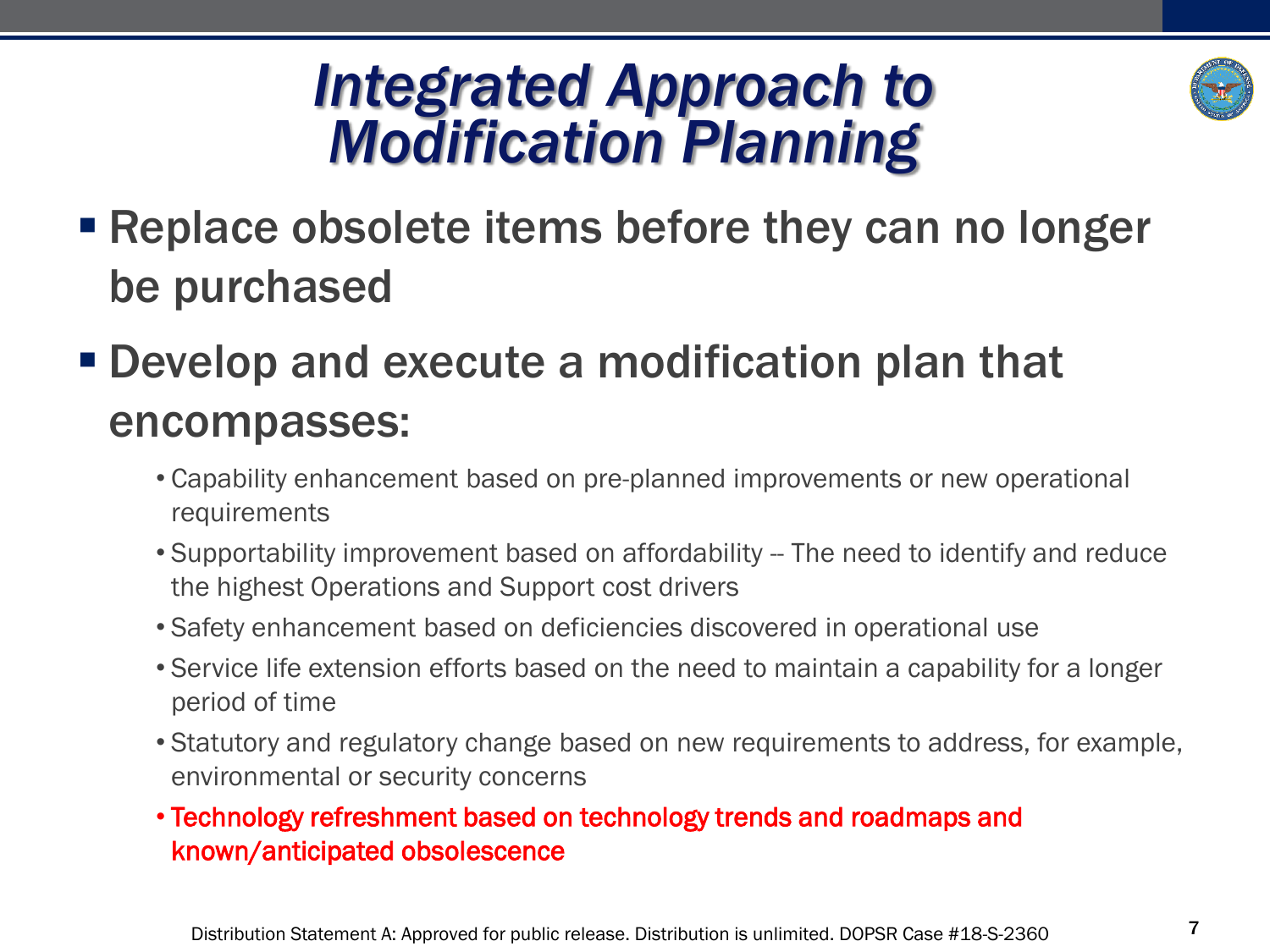# *Pursue Resolutions to Cross-Cutting*

▪ Coordinate across programs and Services to identify and address cross-cutting DMSMS issues

*DMSMS Issues* 

- Coordinated/centralized efforts to manage and fund DMSMS solutions:
	- Reduce cost, schedule, and readiness impacts
	- Avoid pitfalls of previous attempts
	- Take deliberate, consensus based approach where next steps based on specific results
		- Service leads identify high interest opportunities
		- Form consensus on "test case" to prove principle and overcome barriers
			- Resolutions may be required at different times
			- Operating environments and other requirements may drive different resolutions
		- Jointly develop common approach to extent feasible
		- Seek implementation funding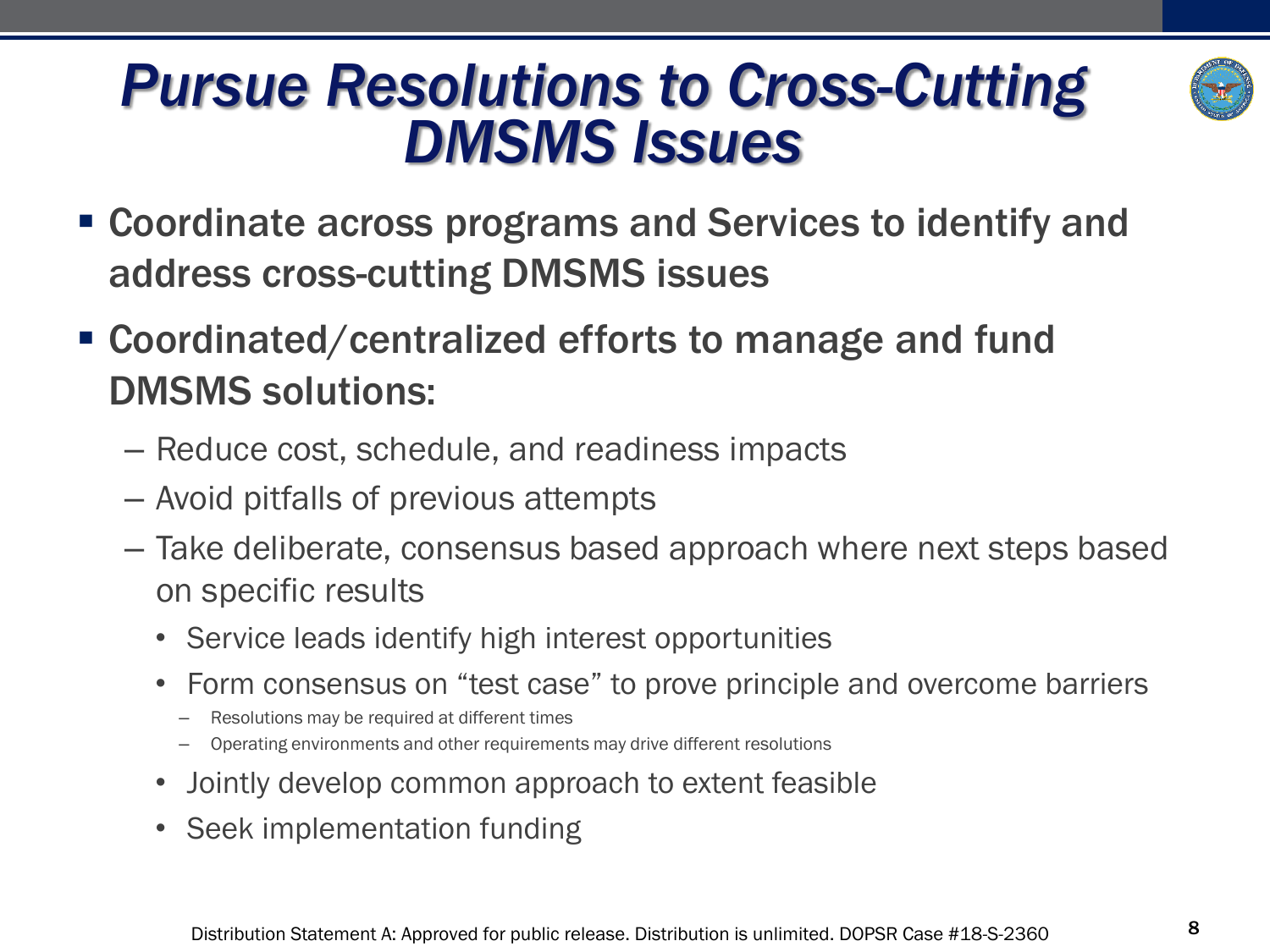



- DMSMS is inevitable
- Take a strategic approach to DMSMS management
- Ensure that Parts and DMSMS Management is effectively integrated into the Acquisition Strategy, Systems Engineering Plan, and Life Cycle Sustainment Plan
- Form and empower Parts and DMSMS Management Teams and Strategies
- **Establish contract requirements for original equipment manufacturers and** Primes that require robust Parts and DMSMS management best practices that are flowed down the supply chain
- Start DMSMS management before Preliminary Design Review to enable influence of the design and parts selection
- Ensure that the necessary technical data along with the needed rights to the data are purchased
- Integrate DMSMS Health Assessments into planning
- Gain efficiencies by solving issues together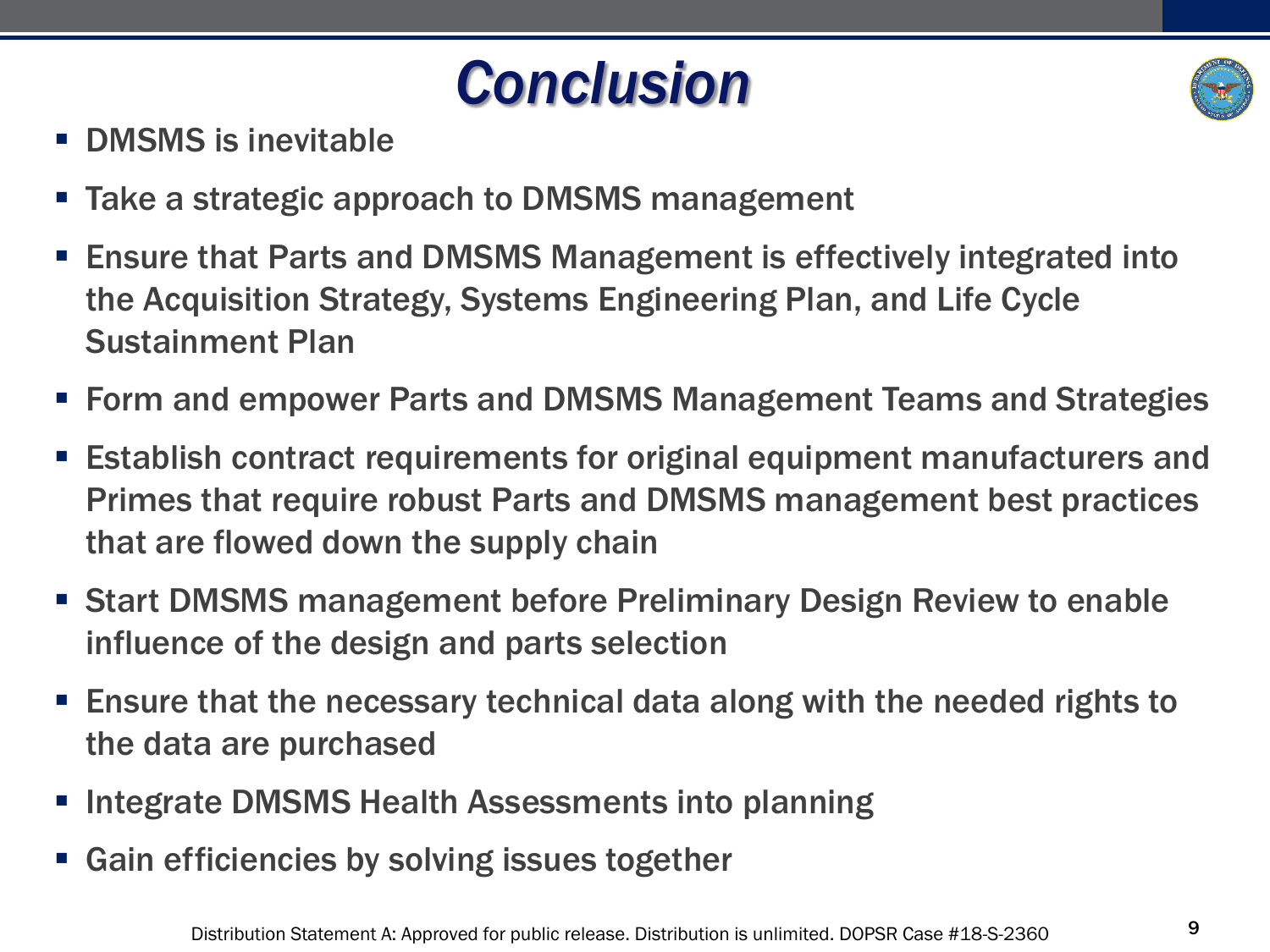#### DoD Research and Engineering Enterprise Solving Problems Today – Designing Solutions for Tomorrow



**DoD Research and Engineering Enterprise**  *https://www.acq.osd.mil/chieftechnologist/*

**Defense Innovation Marketplace** *https://defenseinnovationmarketplace.dtic.mil*

**Twitter** *@DoDInnovation*

Distribution Statement A: Approved for public release. Distribution is unlimited. DOPSR Case #18-S-2360  $\,$